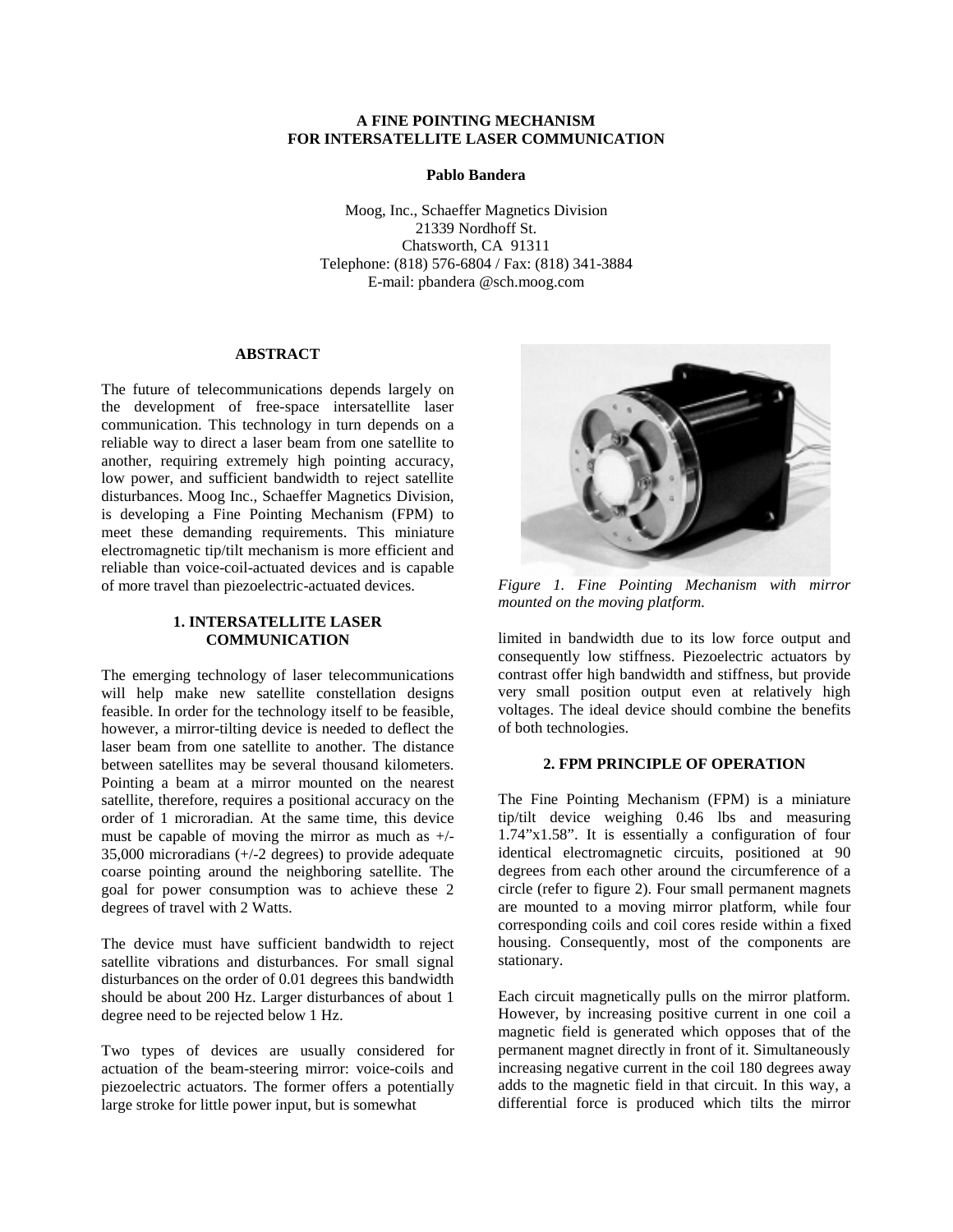platform about its center. Similar operation of the other two coils produces motion along the orthogonal axis, so that the mirror can be positioned anywhere within an optical cone. The platform is mounted on a flexible BeCu diaphragm that provides a linear restoring torque in any direction against which the electromagnetic torque can react, yielding positional control. Also, by varying the total current in all four coils simultaneously, the platform can be positioned linearly along its centerline, providing an additional degree of freedom if desired.

The physical equations describing how the FPM works are fundamentally different from those of other designs which use voice coils. The torque is produced by varying the magnetic fields inside attractive airgaps, rather than inducing Lorentz forces on moving coils. While a voice coil requires relatively large magnets and thin coils, the FPM uses small magnets and large coils. The extra number of turns and larger wire size reduces power consumption, and smaller magnets are generally cheaper and easier to handle. Because the coils are stationary, there are no moving electrical connections, which greatly increases reliability. The coil cores are stationary as well, and the magnets move in front of the coils. This eliminates mechanical clearance problems associated with moving parts inside or around the coils, making the device generally easier to assemble and less expensive.



*Figure 2. Cross-sectional views of the FPM looking (a.) down from the top and (b.) from the side.*

Because the magnetic efficiency decreases significantly with increasing airgap length, the stroke of the FPM is more limited than that of a voice-coil-operated device. But it is significantly less limited than that of a piezoelectric actuator. Whereas piezoelectric devices may achieve strokes on the order of 0.5 degree with 100 Volts, the FPM can move 2 to 3 degrees with 15 Volts. Also, the linearity and drift issues involved with piezoelectrics do not exist for the FPM.

To achieve the high pointing accuracy required for intersatellite laser communication, non-contacting inductive position sensors are mounted between the coils to provide closed-loop feedback control. The FPM has only one moving part (the mirror platform) mounted on a frictionless flexure spring, and is inherently an infinite-resolution device. Therefore the position accuracy is primarily a function of the sensor error. Thermal distortion of the platform itself can be filtered out by using two matched sensors for each axis.

While there are four magnetic circuits in the FPM, each axis of motion is controlled by two coils simultaneously. These coils, in fact, can be physically wired together in series. The problem of controlling four channels then reduces to a simple matter of controlling two coil pairs, each one corresponding to an axis of motion. The closed-loop bandwidth and damping characteristics are tuned to the desired values using standard electronic compensation techniques.

# **3. MODELING**

# **3.1 Magnetic Modeling**

The magnetic design and analysis was done on Ansoft Magnet. 2-dimensional and 3-dimensional finite element models were created to check for magnetic saturation and evaluate torque. The magnetic flux in the circuit is a combination of the permanent magnet and coil fluxes, and these in turn are affected by the position of the mirror platform.

Motion is generated by increasing the flux density in one airgap while simultaneously decreasing it in the opposite airgap, creating a net torque, which equals…

$$
T_{net} = T_{airgap1} - T_{airgap2}
$$

It seems intuitive that in an electromagnetic design such as this, one should try to maximize the efficiency and consequently the flux in the entire circuit. But it is the *difference* in flux densities between opposite airgaps that creates torque. Increasing the flux in both airgaps keeps the net torque the same. The magnetic model was used to find the optimum configuration that would allow flux to be both increased and decreased efficiently.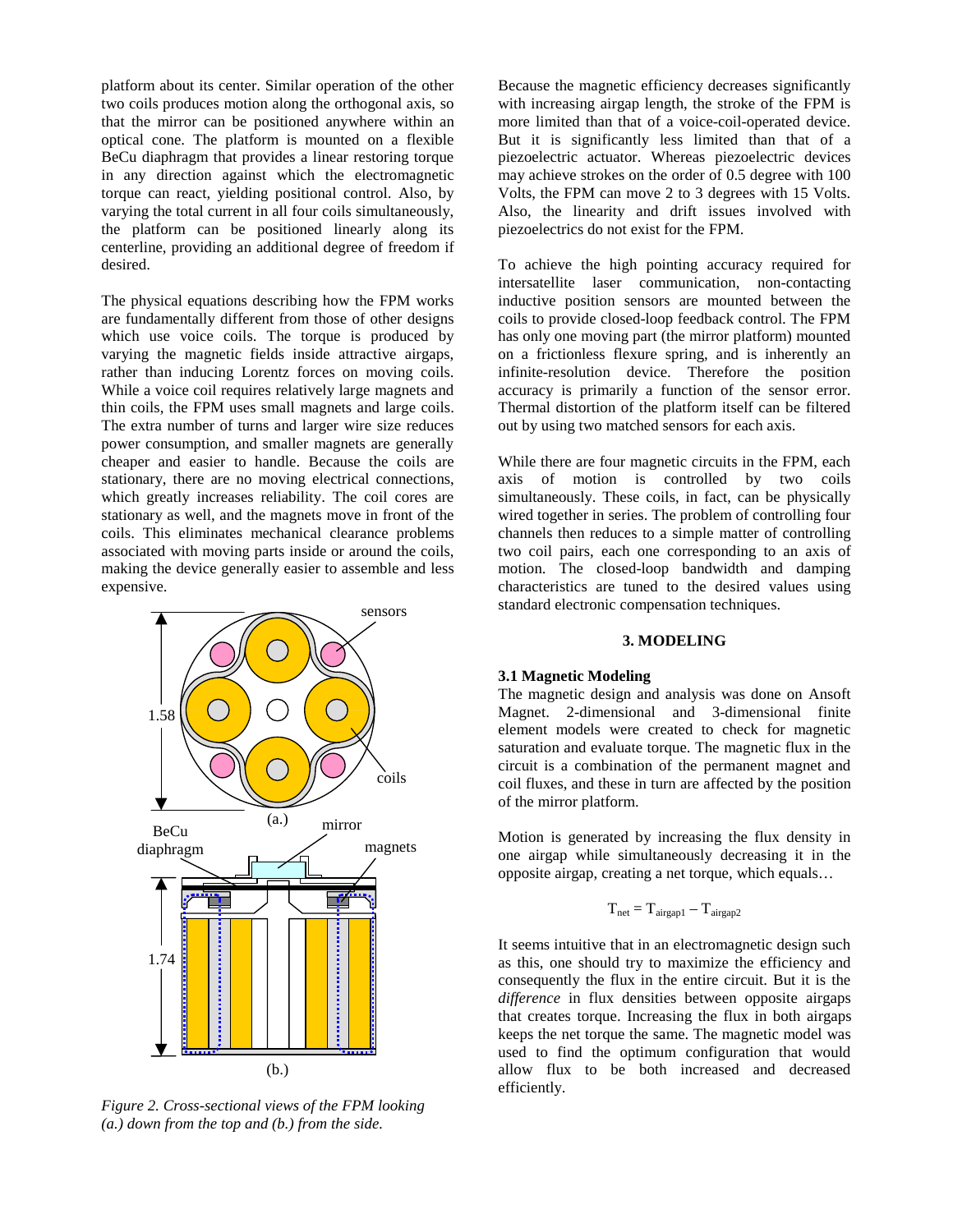#### **3.2 Dynamic Modeling**

The torque values obtained from the magnetic model, along with measurements made in the laboratory, were used to develop a dynamic model of the FPM on Matlab/Simulink. Figure 3 shows a comparison of the model to the actual hardware for an open loop step response. The extremely low damping evident in this figure was one of the more challenging features to deal with when closing the position feedback loop. Having an accurate model allowed various different control strategies to be tested before applying them to the FPM itself.



*Figure 3. Comparison of (a.) simulated step response and (b.) actual step response (both x and y motions shown in second plot).*

#### **4. PERFORMANCE**

#### **4.1 Test Set-Up**

The test data in this paper was taken using a dSPACE rapid prototyping system. This system converted a controller model created in Matlab to C code and used it to close the position feedback loop around the actual FPM prototype. In this way the real hardware could be tested very quickly and easily without having to assemble a breadboard controller or modify electronic components.

The open-loop natural frequency of the FPM is 140 Hz. It is believed that a 200 Hz closed-loop bandwidth for disturbance rejection will be easily achieved using classical feedback control techniques. However, due to computational time delays inherent in the dSPACE system, the highest frequency at which the hardware could be run was about 50 Hz. It was therefore not possible to run a closed-loop frequency response test beyond that frequency. An analog version of the controller is currently being built and will be available in the near future.

In the meantime, the more critical issues of power consumption and accuracy were addressed. Noncontacting inductive sensors were used to sense the angular position of the mirror platform. The position signal was saved in a Matlab .mat file using the dSPACE system, where it could be easily analyzed and displayed.

# **4.2 Power Consumption**

The dissipated power of the FPM was measured by applying voltage directly to the coils in an open loop mode and plotting the square of this voltage divided by the DC resistance vs. angular position (see figure 4). The power is a direct function of the stiffness of the BeCu diaphragm: a stiffer diaphragm requires more power to deflect it. Figure 4 therefore shows that the stiffness in the x-direction and y-direction is almost identical. This is a result of using a single flexural member on which to mount the mirror platform.

When the position feedback loop is closed, any asymmetries in the stiffness or deflection of the mirror platform are essentially taken out because of the geometric relationship between the sensor axes and the axes of motion. From figure 2(a) one can see that the sensor axes are rotated 45 degrees with respect to the coil axes (which correspond to the x and y motions of the mirror platform). Consequently, a coordinate transformation is required so that the feedback signals are proportional to the x and y motions defined by the coils. This transformation has the following form…

$$
X_{feedback} = \frac{1}{\sqrt{2}} (X_{sensor} - Y_{sensor})
$$

$$
Y_{feedback} = \frac{1}{\sqrt{2}} (X_{sensor} + Y_{sensor})
$$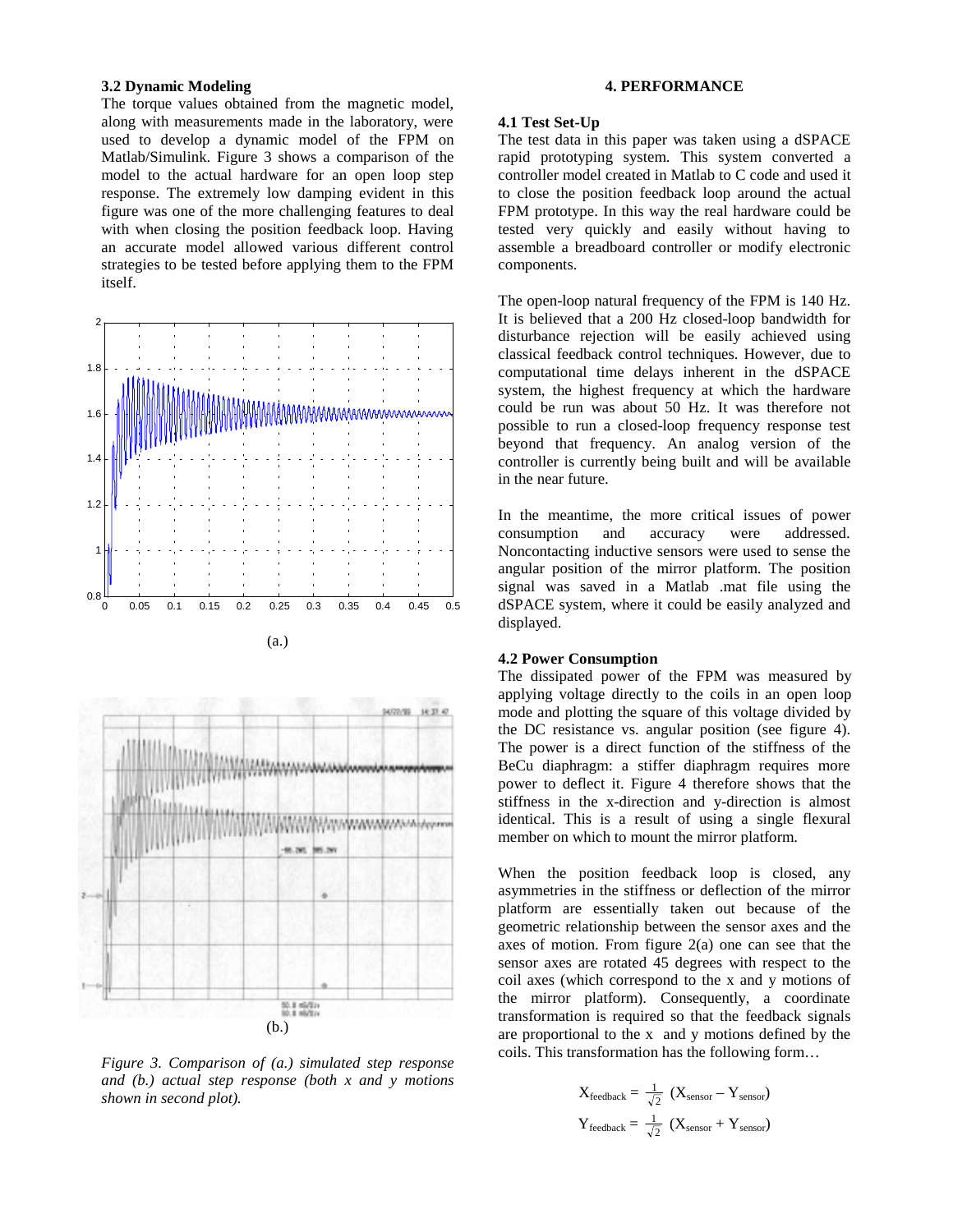Each feedback signal is a function of both the x and y sensor outputs. Any difference between these outputs, due to factors such as asymmetric diaphragm stiffness or offsets, affects both x and y feedback in the same way. The closed-loop feedback signals, therefore, are always symmetrical.



*Figure 4. Power consumption vs. angular position in the x- and y-directions.*

#### **4.3 Step Response and Accuracy**

Figure 5 shows a series of  $+/-1$ -degree step responses commanded simultaneously to the x- and y-axes. The dotted line is the commanded input, and the solid line is the feedback signal in degrees. While the rise time is slower than desired for the reasons described in section 3.1, the stability and damping characteristics are well within specifications. There is effectively no overshoot or oscillation due to the mechanical characteristics of the FPM. There are, however, small random oscillations due to electronic noise in the test set-up and sensor wiring.

A close-up of the position signal, plotted in figure 6, shows this noise more clearly. The average or RMS value of the signal is essentially that of the command, which suggests that the physical error between the actual and the commanded position is close to zero. However, the position signal itself varies within a maximum range of  $+/-002$  degrees, or  $+/-35$ microradians. To achieve the goal of +/-1 microradian accuracy, future electronic set-ups should have better shielding so that true position error can be distinguished from electronic noise.

#### **4.4 Cross-Axis Coupling**

Ideally, the x- and y-axis motions of the mirror platform should be mechanically independent of each other, so that motion in one axis is a function of the command to that axis only. To test this, the FPM was cycled between  $+/-2$  degrees at 0.5 Hz in the x-axis, while the y-axis was not commanded at all. The y-axis was then cycled with the x-axis not commanded.

Figure 7 shows that there is indeed some coupling between the two axes. For this test, a maximum deflection of 26 to 30 microradians resulted from cycling at 0.5 Hz. Cycling at a lower frequency would have allowed the feedback loop to reduce the error and hold the uncommanded position closer to zero, but some coupling does nonetheless exist. The deflection amplitude is within the noise amplitude discussed in section 3.3, which suggests that it should have little effect on positional accuracy as measured on the current test set-up. However, as we approach the desired accuracy of  $+/-1$  microradian, this coupling should be minimized.



*Figure 5. Step response in x-axis and y-axis for an input of +/-1 degree.*



*Figure 6. Close-up of steady-state position signal with noise.*